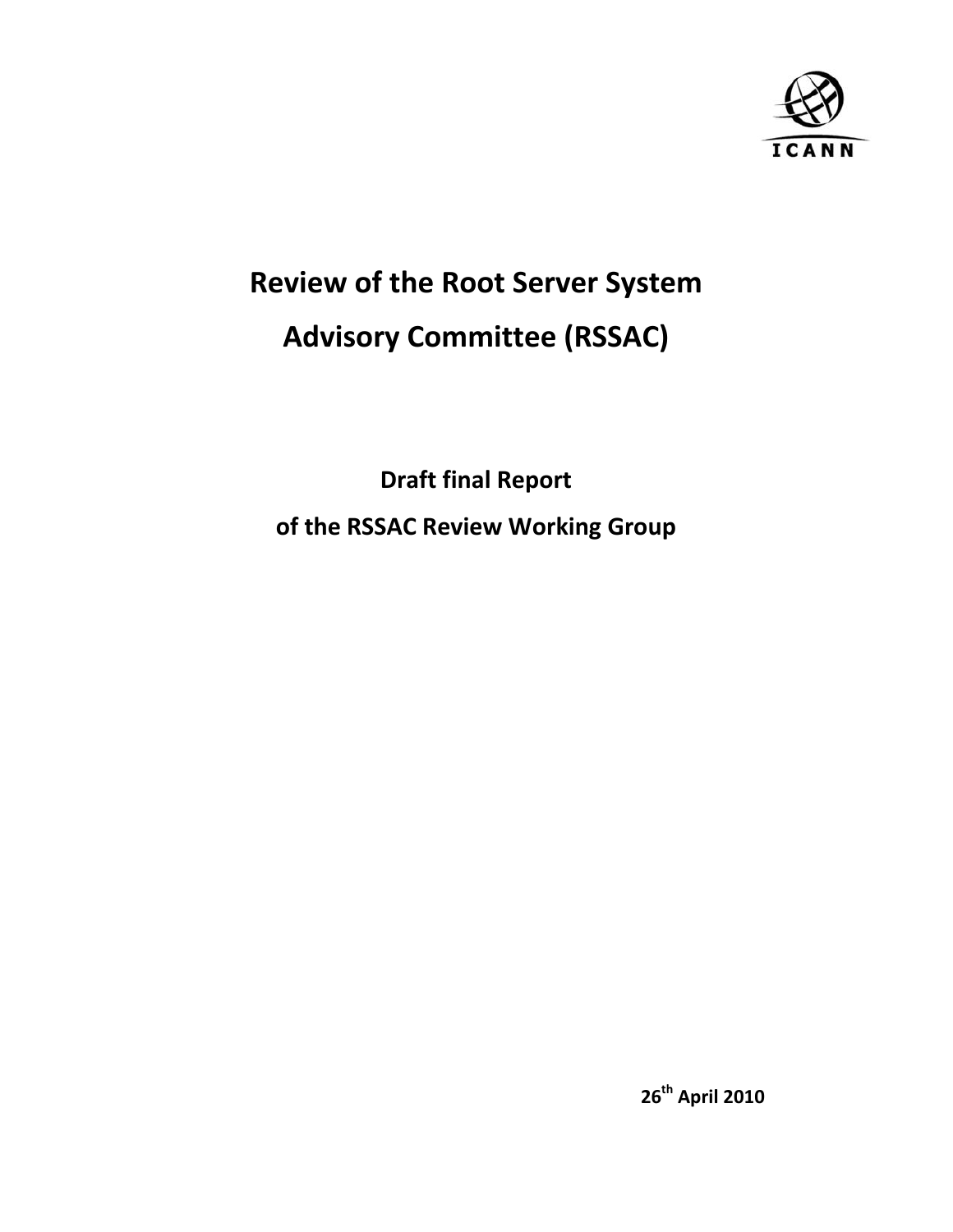

# **Table of contents**

### 2. WG CONCLUSIONS ON INDEPENDENT REVIEWERS' RECOMMENDATIONS..................... 7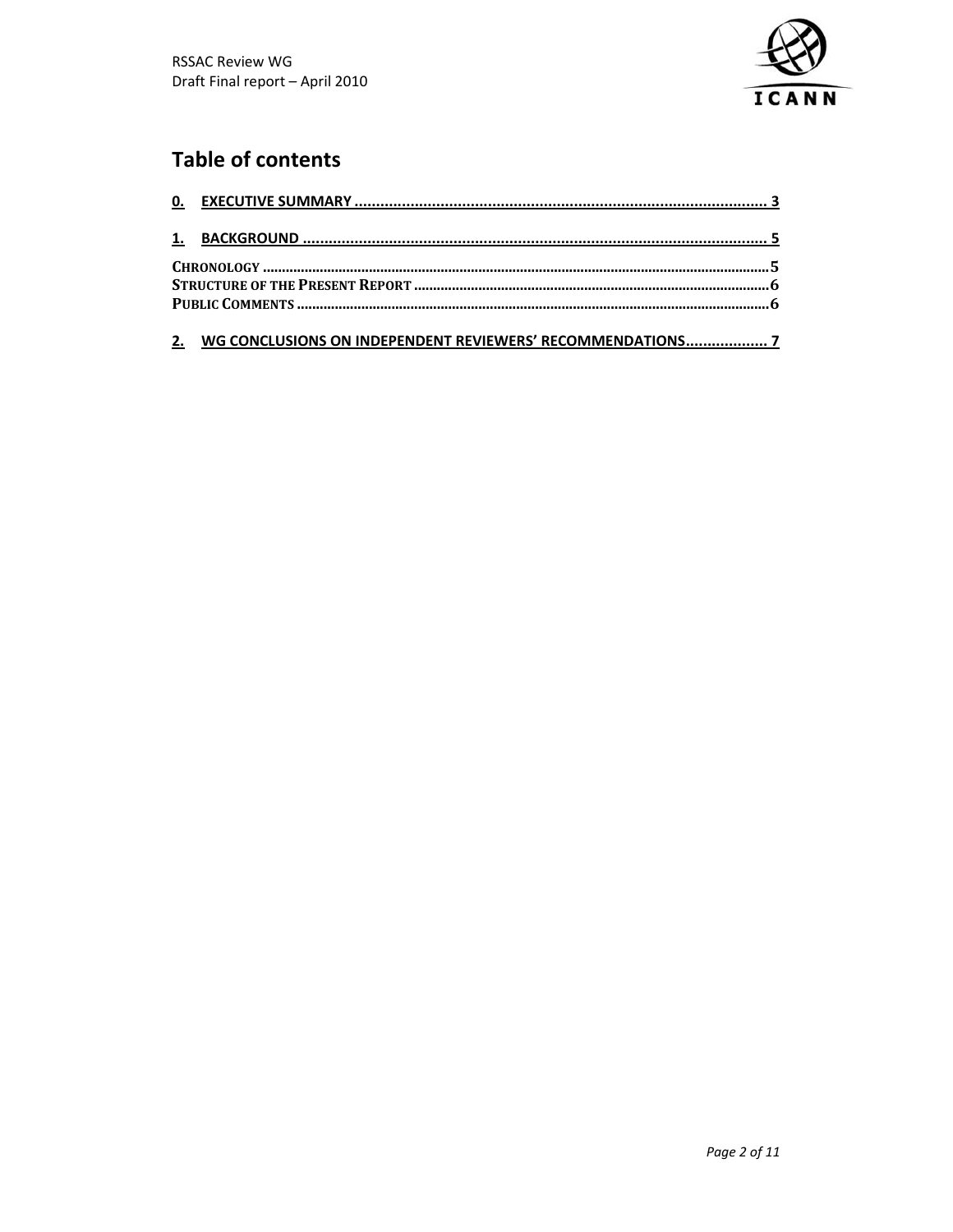

## **0. Executive Summary**

With the present report the RSSAC Review Working Group submits its draft conclusions on the review process of the Root Server System Advisory Committee of ICANN (RSSAC) $^1$  to public comment.

#### **What are the purposes of RSSAC?**

RSSAC is currently an **advisory body of the Board of ICANN**<sup>2</sup> which provides **operational advice** on a number of issues, such as:

- Operation of the root name servers of the DNS;
- Requirements of root name servers (host hardware capacities, operating systems, software versions, network connectivity, physical environment);
- Security aspects of the root name server system;
- Number, location and distribution of the root name servers.

#### **How well is RSSAC serving those purposes?**

The WG shares the view expressed by independent reviewers that those purposes are **not being served in an optimal way**. There are four main reasons for this:

- **Communication** between ICANN and the RSSAC is scarce; independent reviewers noticed a 'lack of regular communication and agreement over the expectations between the RSSAC and the Board'. Given these circumstances the further remark issued by the reviewers does not come as a surprise: 'RSSAC is largely reactive and issues‐based, rather than providing advice proactively to the Board of ICANN'. One additional aspect of this scarce communication lies within the insufficient documentation of RSSAC committee and meeting processes, noticed by reviewers.
- **Lack of knowledge**. RSSAC does not have a sufficient level of knowledge of ICANN, and ICANN does not have a sufficient level of knowledge of RSSAC. There are two main reasons for this problem, namely:
	- o RSSAC does not meet at ICANN meetings. While there are reasons for this choice (RSSAC needs to meet at IETF meetings, where Root Operators interact with the large technical internet community), this has not only caused a lowering of visibility of RSSAC in ICANN and of ICANN in RSSAC, but also a very limited interaction between RSSAC and the other SO/ACs.
	- o The absence of a coordinated point of contact between ICANN and the Root Operators. On the one hand, contacts are delegated to the operational level (through IANA and the 'L' Root Operator), and on the other hand, ICANN did not entrust any senior management staff with the duty to represent the whole Organization at the RSSAC.
- **Outdated mandate**. The mandate of RSSAC, as spelled out in the Bylaws, is obsolete and requires revisions: for example, the issues related to location, number and

<sup>1</sup> *The review process of RSSAC –steered by a specific review Working Group reporting to the Board of ICANN through the Structural Improvements Committee ‐ included an external review performed by an independent selected contractor, and a series of interactions of the WG with interested members of the community. In order to formulate its draft final conclusions the WG considered the evidence gathered by reviewers, their recommendations, and the feedback sought and received from*

*community.*  <sup>2</sup> *As defined by Article XI, Section 2/3 of the Bylaws*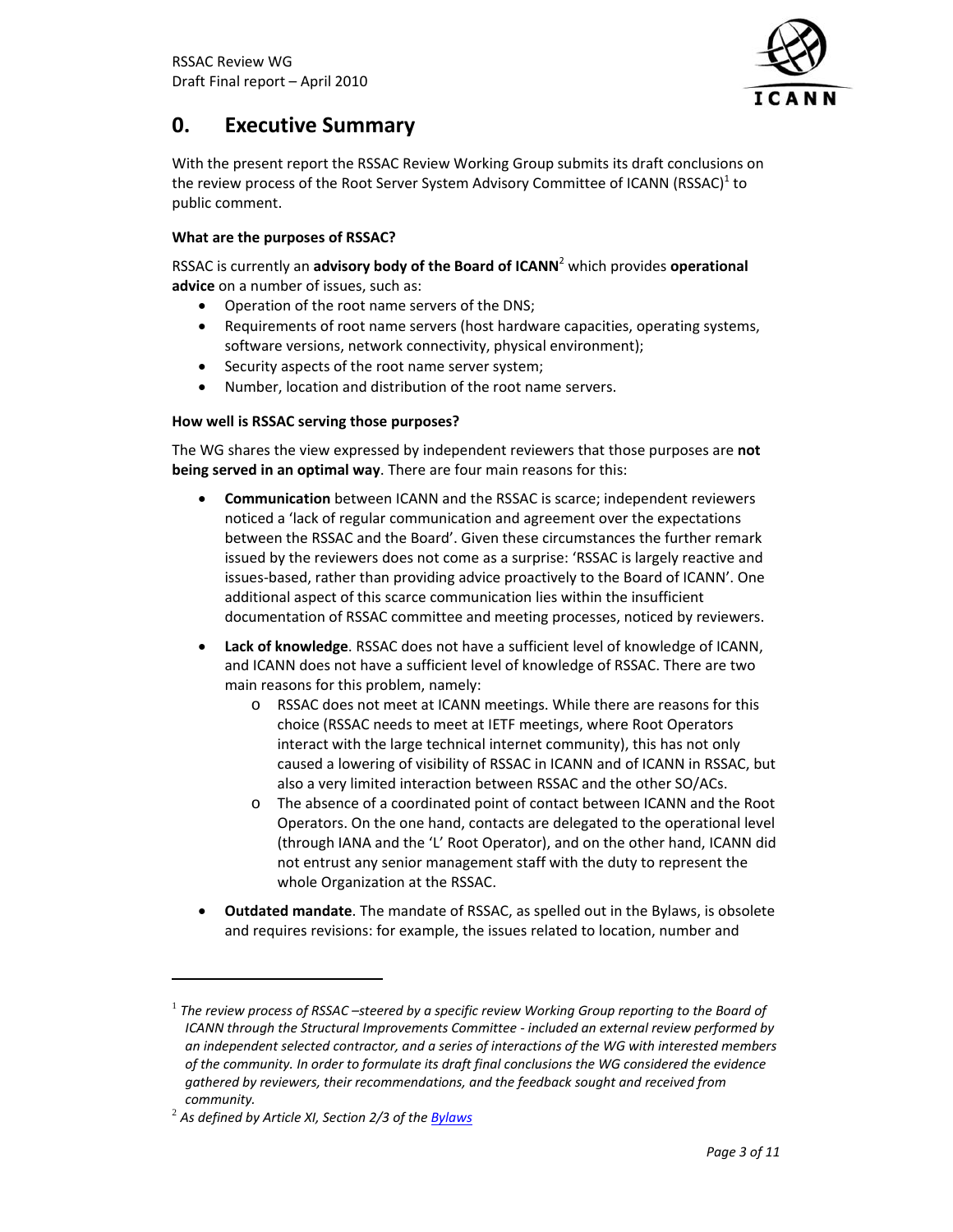

distribution of servers are considered as outdated following the introduction of Anycast servers to the root server system.

• **Lack of shared understanding** of Root Operators' responsibilities, RSSAC role, and ICANN mission. For instance, reviewers' remark that RSSAC has never provided the ICANN Board with advice on operational matters such as operating systems for root servers, and this because Root Operators consider that this Bylaws' requirement lies with them, not with ICANN's.

#### **What measures to increase RSSAC effectiveness?**

To increase the effectiveness of RSSAC, reviewers propose two types of measures:

- **Structural changes** to its mandate and reporting. Two main changes are proposed in this respect:
	- o The re‐launch of the RSSAC as a strategy group run jointly by ICANN and the Root Operators which responds not only to the Board of ICANN, but also to the ICANN community, the Root Server Operators and the whole Internet community.
	- o The re‐definition of the RSSAC mandate, with a more strategic focus (it shall provide 'unbiased strategic advice') and a different spelling out of the discrete activities delegated to RSSAC.
- **Operational changes**, such as: the establishment of a process for the Chair appointment, the location of RSSAC meetings and others.

#### **Conclusions of the Working Group**

The Working Group considers that **structural changes to the RSSAC cannot be imposed without full cooperation from Root Servers**. During its work the Working Group sought feedback from Root Operators, asking them to react to independent reviewers' proposals with a set of remarks. Unfortunately Root Operators did not express themselves with consensus of opinions on such a coherent set of proposals.

The Working Group decided therefore to close its mandate by:

- Recommending that the Board of ICANN **not implement any structural changes to RSSAC**, in the **absence of the Root Operators' consent**.
- Asking the Board of ICANN via the Structural Improvements Committee to **invite Root Operators to consider the structural changes suggested by external reviewers** and to **formulate** to the Board of ICANN, a **coherent set of proposals** for addressing the recommendations of reviewers, in order to initiate a dialogue with ICANN on the implementation of measures that could be accepted by both parties.
- Commenting and **concluding on the operational measures** suggested by independent reviewers.
- Recommending that ICANN identify a member of the senior management team with the duty to represent the whole Organization in communications with RSSAC, particularly with regard to the operational implementation of ICANN policies in the areas of new TLDs (new gTLDs, ccTLDS, and IDN TLDs), and the continued roll‐out of DNSSEC and IPv6.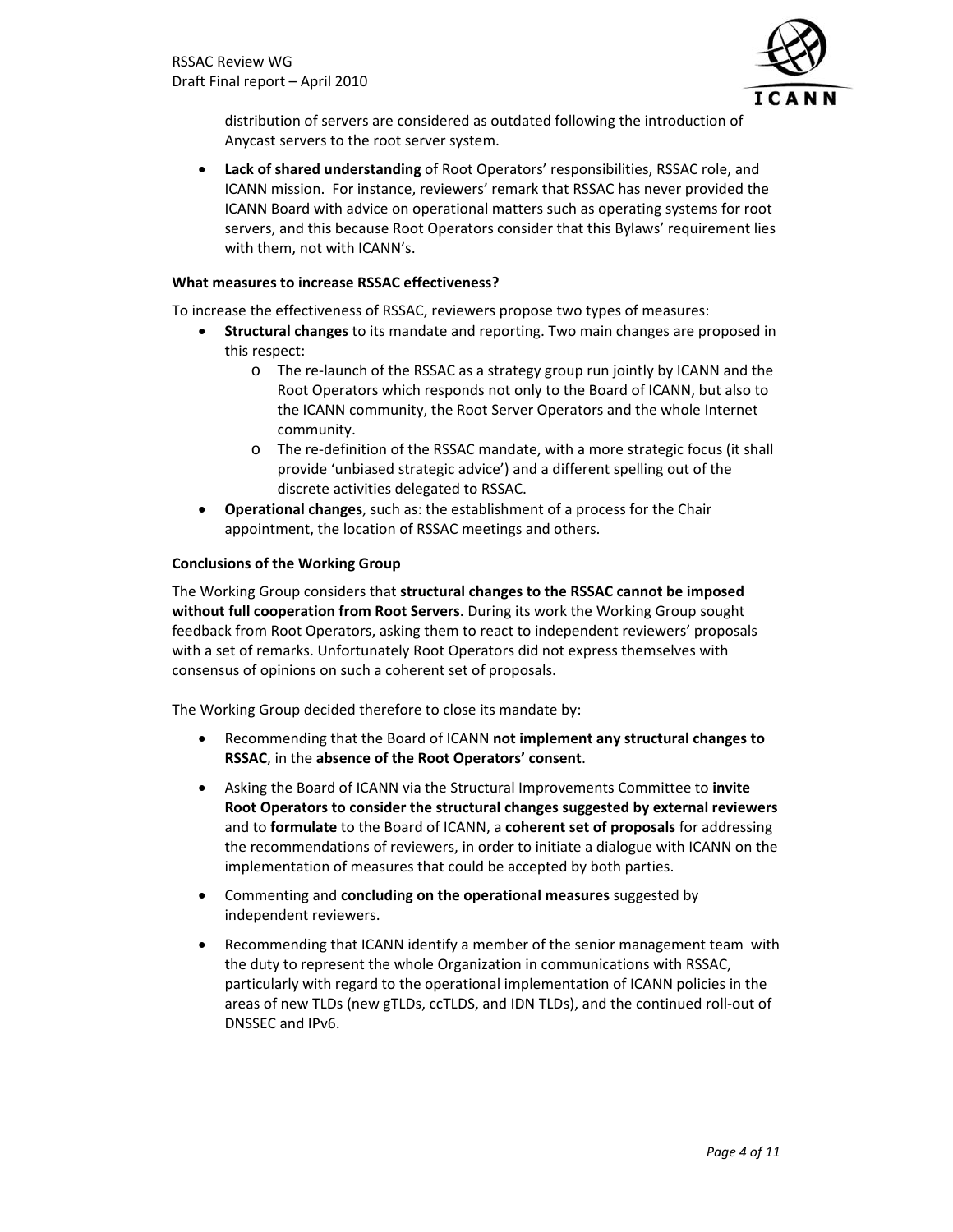

# **1. Background**

As part of its program of Organizational Reviews, ICANN has undertaken a review of the Root Server System Advisory Committee (RSSAC), whose role<sup>3</sup> is to advise the ICANN Board '*about the operation of the root name servers of the domain name system. The RSSAC shall consider and provide advice on the operational requirements of root name servers, including host hardware capacities, operating systems and name server software versions, network connectivity and physical environment. The RSSAC shall examine and advise on the security aspects of the root name server system. Further, the RSSAC shall review the number, location, and distribution of root name servers considering the total system performance, robustness, and reliability*.'

Organizational Reviews are part of ICANN's program of continuous improvement and are intended to ensure an in‐depth examination of the role and operation of key structures of ICANN, with support from external, independent professional consultants.

As specified in Article IV, Section 4 of ICANN's Bylaws, the "goal of the review, to be undertaken pursuant to such criteria and standards as the Board shall direct, shall be to determine (i) whether that organization has a continuing purpose in the ICANN structure, and (ii) if so, whether any change in structure or operations is desirable to improve its effectiveness."

Supervision of the Organizational Review processes is performed by the Structural Improvements Committee (hereinafter SIC), which is a standing Committee of the Board. The SIC is authorized to set up specific Working Groups (hereinafter, WG) for each of the Reviews.

With support from ICANN staff, the Review WGs have two main tasks:

- To ensure that the selected external reviewers carry out their task in full autonomy and independence of judgment, basing their conclusions and recommendations on evidence and in observance of the selected methodologies and workplan;
- After delivery of the reviewers' report, to formulate a report to the Board through the Structural Improvements Committee on measures to be adopted as to increase effectiveness of the key structure under review.

### *Chronology*

In June 2008 the Board of ICANN approved the composition of a specific RSSAC Review WG, which includes the following individuals: Harald Alvestrand (Chair), Steve Crocker and Bruce Tonkin. The WG was supported by Marco Lorenzoni, ICANN Director for Organizational Reviews.

Following an open selection procedure, the Board of ICANN appointed Westlake Consulting Limited in October 2008 so as to undertake the independent, external review of the Root Server System Advisory Committee (RSSAC).

In February 2009 the independent reviewers delivered their draft report, which was presented for discussion at the ICANN Meeting in Mexico City in March 2009. The final

<sup>3</sup> *See previous footnote2*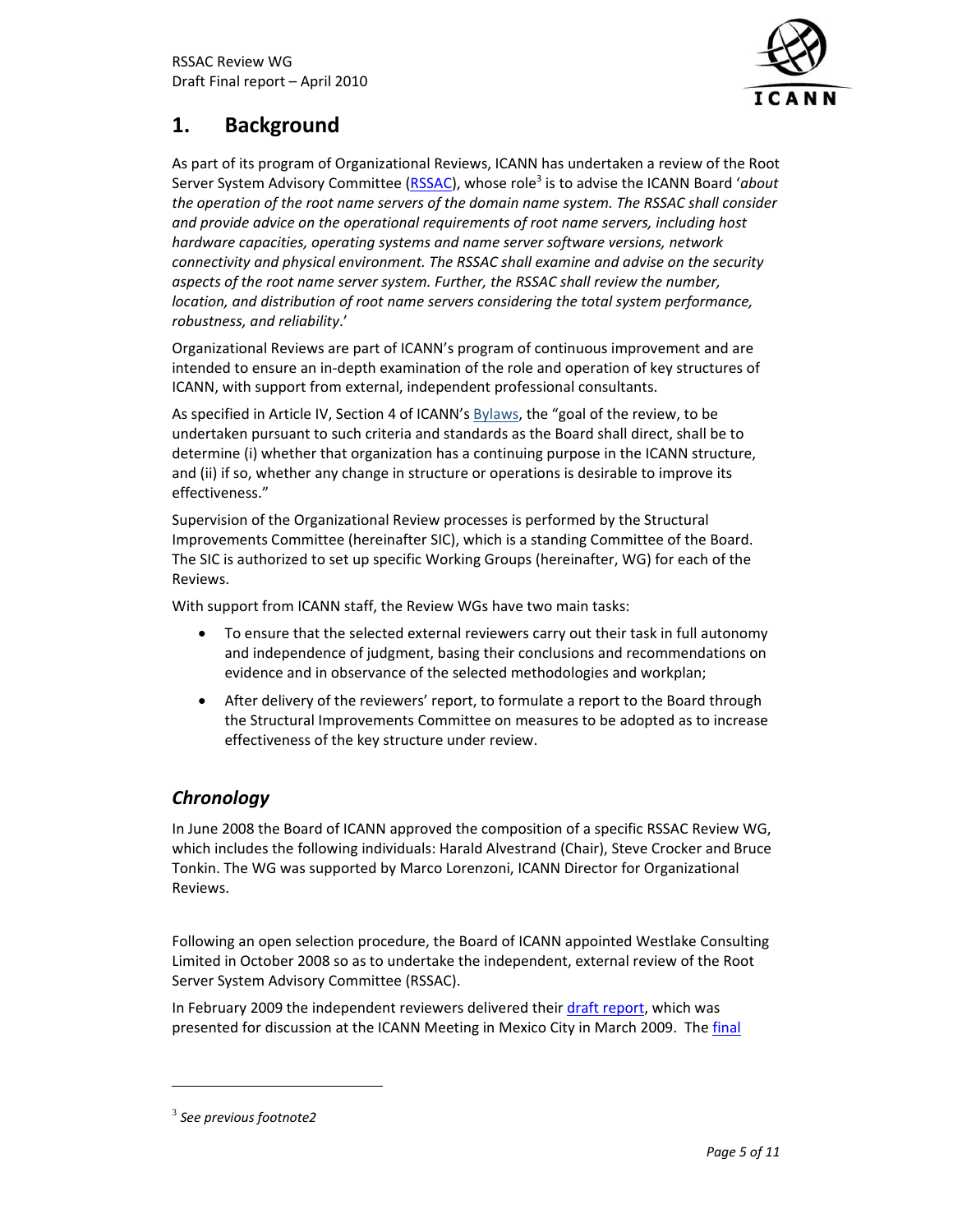

version of independent reviewers' report was released the following month and then posted for public comments.

The independent reviewers' report was then presented at the March 2009 RSSAC meeting in San Francisco, in order to obtain feedback from the RSSAC community.

Following discussion with community, at the San Francisco meeting the WG offered to Root Operators the possibility to formulate a coherent set of comments on the report of external reviewers, for WG consideration. This was considered as an essential part of the review process, as the WG believes that no structural changes to RSSAC could be implemented if not negotiated and agreed by both ICANN and the Root Operators.

Some Root Operators volunteered to establish an informal Design Team with the intent to consider reviewers' report and issue recommendations to the WG. The WG Chair was invited to participate. An informal presentation of the Design Team's current state of thinking to the WG was organized during the Seoul ICANN meeting in October 2009. However, the Design Team did not reach consensus with the Root Operators community on the preliminary ideas that were informally presented in Seoul, and no paper expressing the views of Root Operators on possible actions leading to a reform of RSSAC was produced in the following year.

### *Structure of the Present Report*

The present report contains three sections, namely:

- Section 0 The Executive Summary of the report.
- Section 1 The present Section, containing background information
- Section 2 This section presents the conclusions of the WG on each of the Recommendations formulated by reviewers. It is organized along the lines of the recommendations issued by the independent reviewers, so as to facilitate reading and reference.

### *Public Comments*

The present draft report will be published for public comment, and the relevant comments formulated by interested members of the community will be addressed in the final version of the WG report.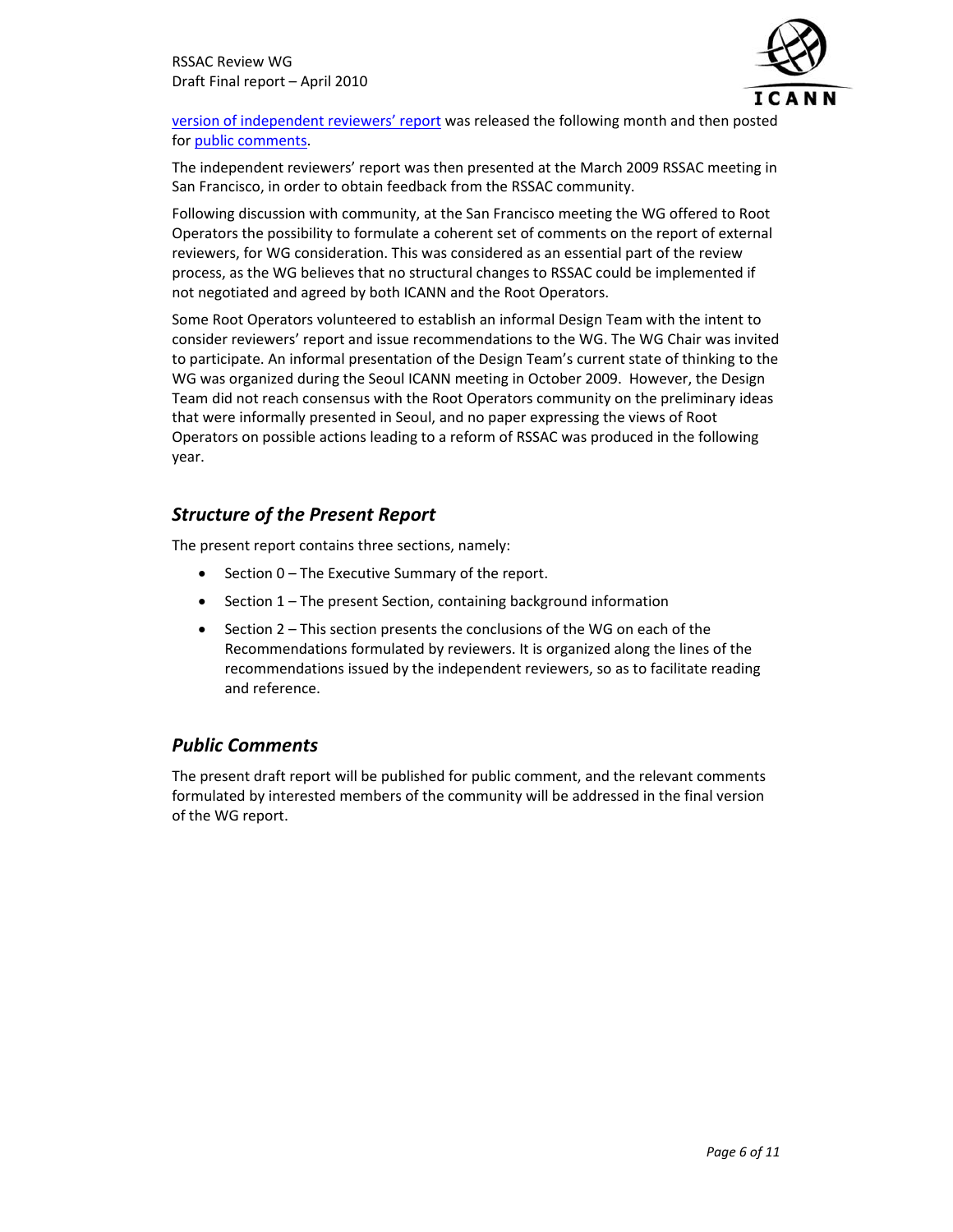

# **2. WG conclusions on Independent Reviewers' Recommendations**

The Reviewers' Final Report contains 8 recommendations numbered from 1 to 8; recommendations from 1 to 3 are of a structural nature (they envisage radical changes to the present structure and mandate of RSSAC), while the residual ones are of an operational nature.

During a working session at the Nairobi ICANN meeting in March 2010, the WG acknowledged the absence of the expected Root Operators' comments on the external reviewers' report. The WG unanimously considers that:

- There are sufficient reasons suggesting that the overall structure and mandate of the RSSAC should be reconsidered. Based on the evidence collected during their review, the independent reviewers envisage some structural changes to RSSAC, its mandate and its reporting line. However, the WG is well aware that no structural changes can be addressed unless formulated in collaboration with Root Operators, which have not expressed themselves with consensus of opinion yet. The Working Group decided therefore to close its mandate by:
	- o Recommending the Board of ICANN not to implement any structural changes to RSSAC, in the absence of Root Operators' consent.
	- o Asking the Board of ICANN via the Structural Improvements Committee to invite Root Operators to consider the structural changes suggested by external reviewers and to formulate to the Board of ICANN, a coherent set of proposals for addressing the recommendations of reviewers, in order to initiate a dialogue with ICANN on the implementation of measures that could be accepted by both parties. This coherent set of proposal needs to be endorsed by all Root Operators.
- Recommendations of an operational nature can be addressed by ICANN even in absence of a preliminary agreement from Root Operators; this report presents the draft conclusion of the WG in this sense.

The present Section presents a short summary of each recommendation issued by reviewers, and – per each of them – a comment presenting the conclusions of the WG.

| Reviewers'<br><b>Recommendations</b> | 1. | Relaunch RSSAC as a strategy group, run jointly by ICANN and<br>the Root Server Operators.                                                                                                                                                                                                                                                                          |
|--------------------------------------|----|---------------------------------------------------------------------------------------------------------------------------------------------------------------------------------------------------------------------------------------------------------------------------------------------------------------------------------------------------------------------|
|                                      | 2. | Amend the Bylaws' so as to set out RSSAC's new purpose,<br>namely:<br>The role of the Root Server System Advisory Committee<br>("RSSAC") shall be to provide a source of unbiased strategic<br>advice to ICANN, the Root Server Operators and the Internet<br>Community about the best way ahead for the Root Server<br>System. The role will include the following |
|                                      |    | functions:<br>To analyze, assess and monitor, at a strategic level,                                                                                                                                                                                                                                                                                                 |

Readers are recommended to read the Reviewers' Final Report as a background to this report.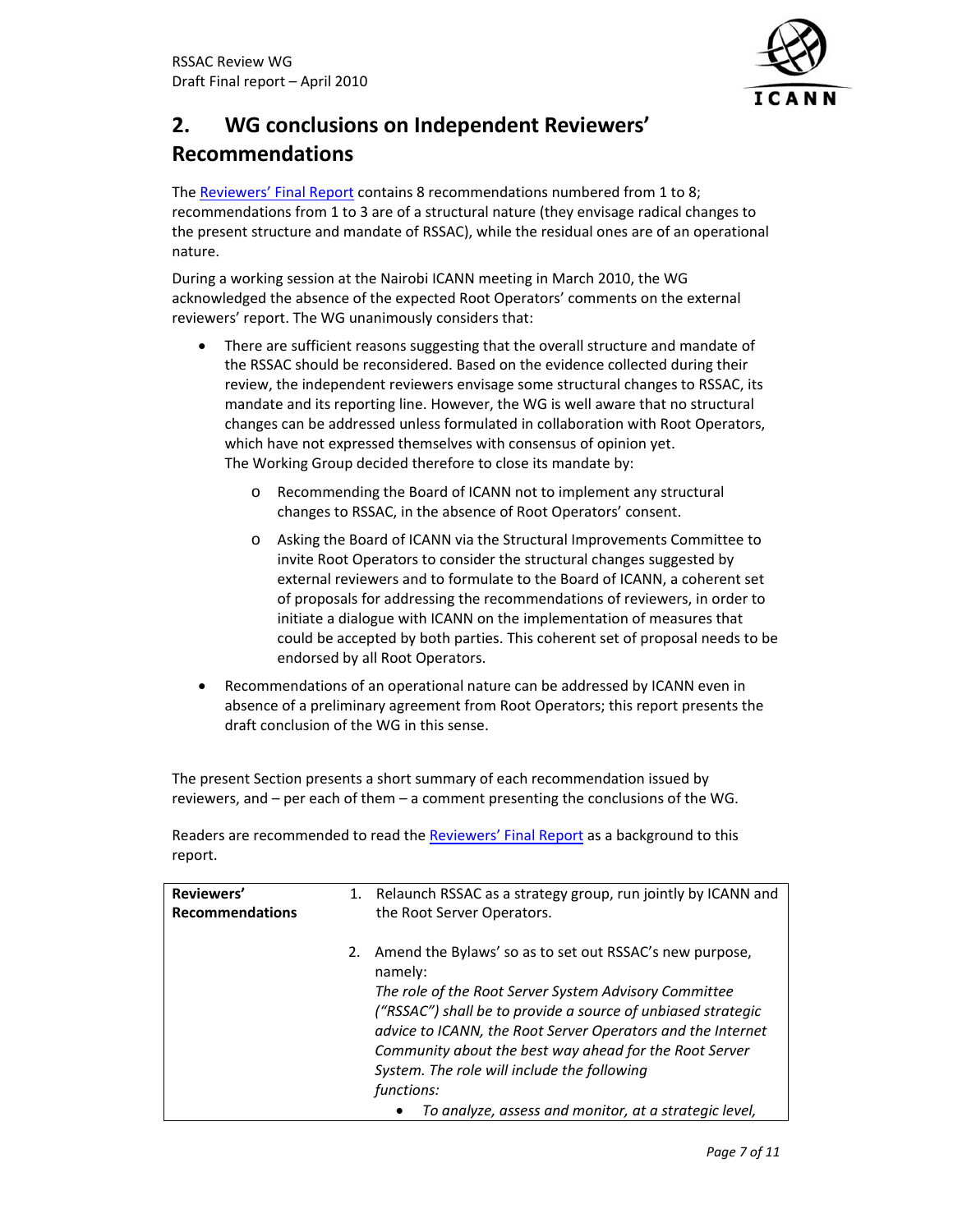

|                        | proposed changes to the root server system in order to<br>provide timely advice to the Root Server Operators and<br>ICANN on the implications, desirability and risks of<br>such changes;<br>To provide reassurance and transparency to the<br>Internet Community that these tasks are under control<br>and that they can have confidence in the reliability and<br>robustness of the root server system;<br>To identify strategic risks to the root server system,<br>and to ensure that planning is in place to address<br>failures of critical systems, including $-$ but not limited<br>to – the demise or critical breakdown of one or more<br>Root Server Operators, or ICANN or IANA;<br>To ensure the performance of the root server system is<br>monitored in the light of anticipated or actual changes<br>to the system or in global Internet usage;<br>To provide a means of liaison between the Root Server<br>٠<br>Operators, ICANN and the Internet Community.<br>3. The 'new' RSSAC to be composed of 9 members:<br>4 Root Server Operators appointed by the operators;<br>1 appointed by IANA; and<br>$\bullet$<br>4 appointed by the Board/NomCom of ICANN.<br>Members must have a strong technical understanding of the<br>Root Server System. |
|------------------------|-------------------------------------------------------------------------------------------------------------------------------------------------------------------------------------------------------------------------------------------------------------------------------------------------------------------------------------------------------------------------------------------------------------------------------------------------------------------------------------------------------------------------------------------------------------------------------------------------------------------------------------------------------------------------------------------------------------------------------------------------------------------------------------------------------------------------------------------------------------------------------------------------------------------------------------------------------------------------------------------------------------------------------------------------------------------------------------------------------------------------------------------------------------------------------------------------------------------------------------------------------------------|
| <b>WG's Conclusion</b> | These recommendations suggest structural changes to RSSAC<br>and its mandate, and cannot be addressed in the absence of a<br>full collaboration with Root Operators.                                                                                                                                                                                                                                                                                                                                                                                                                                                                                                                                                                                                                                                                                                                                                                                                                                                                                                                                                                                                                                                                                              |

| Reviewers'             | 4. RSSAC to appoint its Chair from among the members for two                                                                                                                                                                                                                                                                                                                                                                                                                                                                                                                                                                                                                                                                                                 |
|------------------------|--------------------------------------------------------------------------------------------------------------------------------------------------------------------------------------------------------------------------------------------------------------------------------------------------------------------------------------------------------------------------------------------------------------------------------------------------------------------------------------------------------------------------------------------------------------------------------------------------------------------------------------------------------------------------------------------------------------------------------------------------------------|
| Recommendation         | years and with a limit of three consecutive two-year terms.                                                                                                                                                                                                                                                                                                                                                                                                                                                                                                                                                                                                                                                                                                  |
| <b>WG's Conclusion</b> | ICANN Bylaws stipulate that the initial Chair of the RSSAC is to be<br>elected by the ICANN Board, and that subsequent Chairs shall be<br>elected by the RSSAC, based on procedures to be adopted by RSSAC<br>members.<br>In reality -as noted by reviewers- the second part of this Bylaws<br>provision was never implemented, and the same initial Board-<br>nominated RSSAC Chair is still in function since 1999. This reviewers'<br>recommendation puts into practice the provision of ICANN Bylaws,<br>and as such is endorsed by the WG.<br>Suggested length of tenure and maximum number of terms for the<br>future RSSAC Chair are based on standard practices, and RSSAC is<br>invited to consider them when setting its own operating procedures. |

| Reviewers'     | 5. On inward and outward Liaisons: |  |                                                          |
|----------------|------------------------------------|--|----------------------------------------------------------|
| Recommendation |                                    |  | To keep the current Liaison from the RSSAC to the Board; |
|                |                                    |  | To establish both an inward and an outward Liaison       |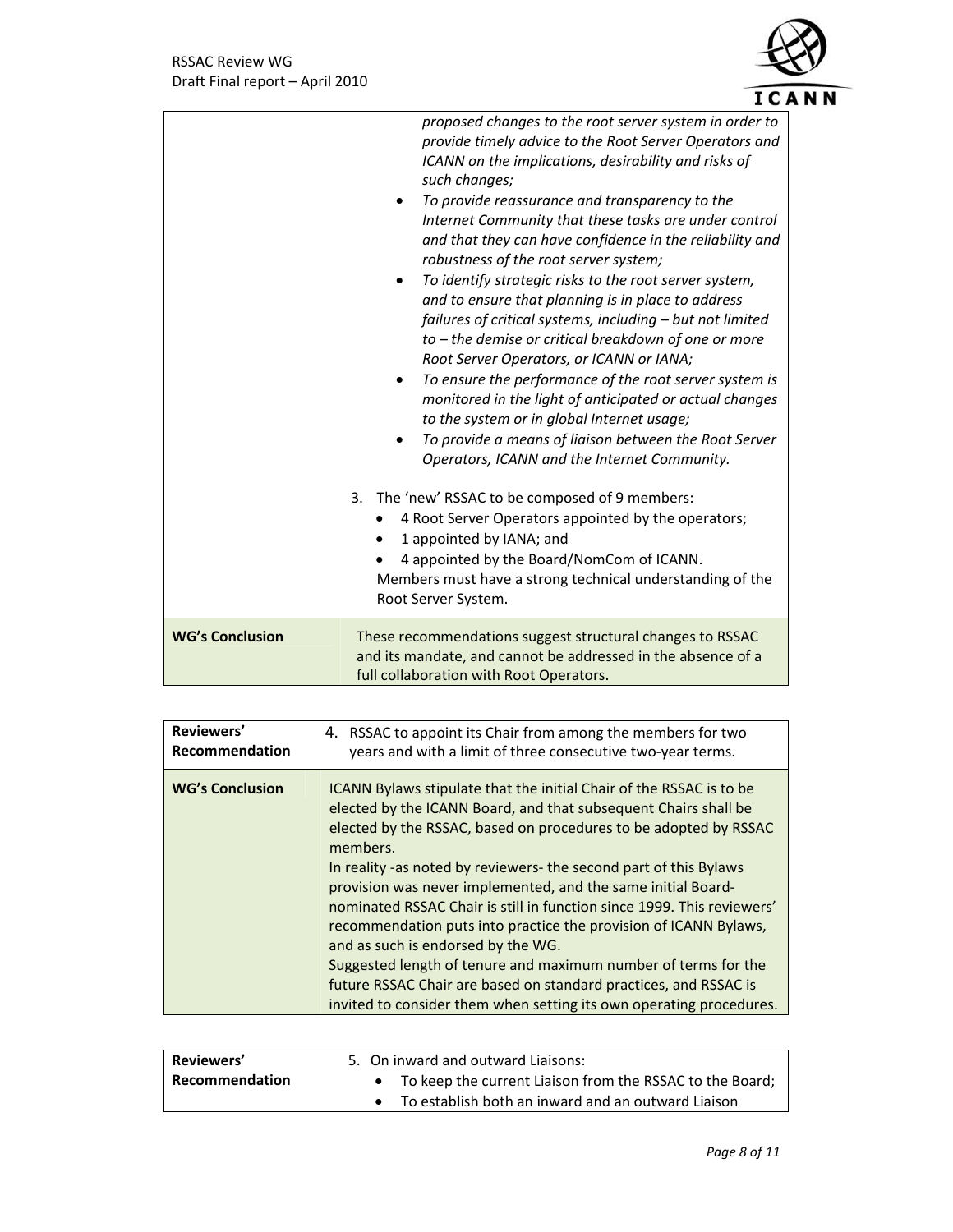

| To establish an inward Liaison from IETF/IAB so as to<br>To dismiss the current outward Liaison to the NomCom                                                                                                                                                 |
|---------------------------------------------------------------------------------------------------------------------------------------------------------------------------------------------------------------------------------------------------------------|
| The WG agrees with the rationale behind reviewers' proposals<br>aimed at strengthening the relations between RSSAC, SSAC and<br>IETF via the introduction of inward and outward Liaisons, and                                                                 |
|                                                                                                                                                                                                                                                               |
| • An outward RSSAC Liaison to SSAC used to be appointed,<br>but the position is currently vacant; the WG recommends                                                                                                                                           |
| recommendation in favor of the establishment of an                                                                                                                                                                                                            |
| The WG agrees furthermore with the recommendation to keep<br>It does not address the recommendation to dismiss the present<br>consequence of their envisaged restructuring of RSSAC, which is<br>should be analyzed when discussing the overall structure and |
| not discussed in the present report. This recommendation                                                                                                                                                                                                      |

| Reviewers'             | 6. RSSAC meetings:                                                                                                                                                                                                                                                                                                                                                                                                                                                                                                                                                                                                                                                                                                                                                 |  |
|------------------------|--------------------------------------------------------------------------------------------------------------------------------------------------------------------------------------------------------------------------------------------------------------------------------------------------------------------------------------------------------------------------------------------------------------------------------------------------------------------------------------------------------------------------------------------------------------------------------------------------------------------------------------------------------------------------------------------------------------------------------------------------------------------|--|
| Recommendation         | RSSAC to meet at each ICANN meeting with provision for<br>$\bullet$<br>it to hold additional meetings in between;<br>Sessions to be public unless a majority of the members<br>$\bullet$<br>believe it appropriate to have a closed session for part of<br>a meeting;<br>All Root Server Operators and members of the Board to<br>$\bullet$<br>be invited and to have speaking rights at the discretion of<br>the Chair;<br>Other attendees may be granted speaking rights at the<br>$\bullet$<br>discretion of the Chair;<br>If RSSAC went into closed session under exceptional<br>$\bullet$<br>circumstances and at the discretion of the Chair, the Root<br>Server Operators, ICANN Board, appointed Liaisons and<br>technical staff would be invited to join. |  |
| <b>WG's Conclusion</b> | The WG agrees with reviewers that the conducting of RSSAC<br>meetings at IETF meetings and the low participation of RSSAC<br>members in ICANN meetings is one of the reasons why several<br>ICANN community members have poor knowledge of RSSAC                                                                                                                                                                                                                                                                                                                                                                                                                                                                                                                   |  |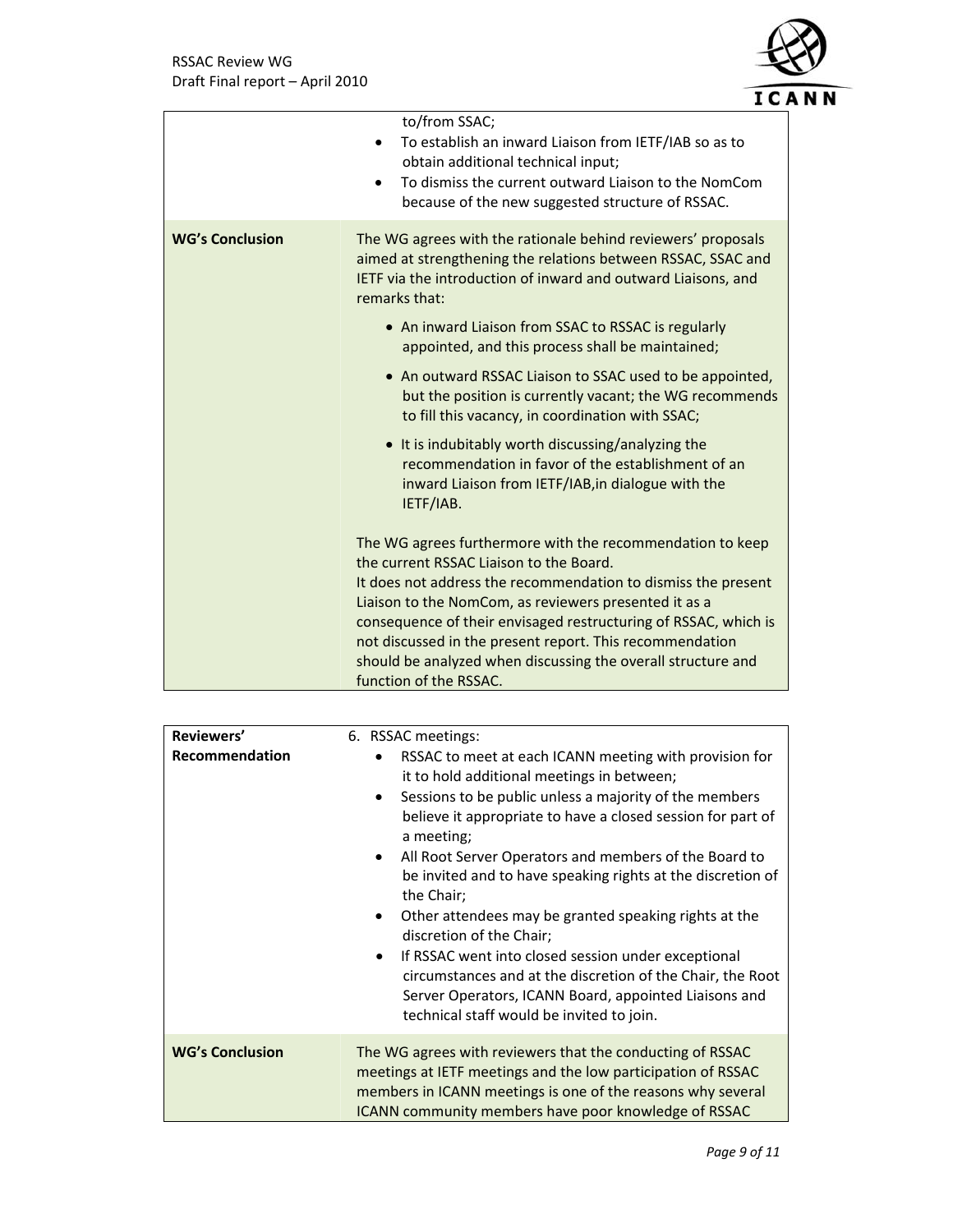

| operations. However, it is aware that there are operational<br>reasons which suggest the running of RSSAC meetings in parallel<br>with IETF meetings.                                                                                                         |
|---------------------------------------------------------------------------------------------------------------------------------------------------------------------------------------------------------------------------------------------------------------|
| On balance of these remarks, and in view of ensuring a higher<br>level of visibility of RSSAC work to the ICANN communities, it<br>recommends that RSSAC should consider organizing at least one<br>of its yearly meetings in parallel with an ICANN meeting. |
| The WG agrees with all the residual measures suggested in this<br>recommendation, aimed at achieving a greater transparency of<br>the work of RSSAC.                                                                                                          |

| Reviewers'<br>Recommendation | 7. ICANN to nominate two members of staff to support the<br>RSSAC:<br>One technical fellow to perform research and drafting of<br>$\bullet$<br>reports; this support, initially, would be part-time, with<br>perspective of growing demand. Role to be separated<br>from L-root operations;<br>One administrative, part-time support for tasks such as<br>$\bullet$<br>meeting support, logistics, website maintenance, support<br>to Chair between meetings etc.                                                  |
|------------------------------|--------------------------------------------------------------------------------------------------------------------------------------------------------------------------------------------------------------------------------------------------------------------------------------------------------------------------------------------------------------------------------------------------------------------------------------------------------------------------------------------------------------------|
| <b>WG's Conclusion</b>       | The WG considers that this recommendation is well-motivated,<br>and recommends that -should RSSAC request in this sense,<br>ICANN would deliver the required two part-time resources so as<br>to support RSSAC works. The role of this supporting staff should<br>be separated from the managing of the 'L' Root and the IANA<br>function.<br>From a broader perspective, the WG considers that the very<br>coordination of the relation between ICANN and the Root Server<br>Operators deserves further analysis. |
|                              | In general, one remarks that Root Server Operators are<br>committed to serving the data provided to them by IANA, but<br>otherwise they consider themselves to be independent from,<br>and only partially related to ICANN.<br>ICANN currently has two structural relationships with RSSAC:<br>one via IANA, and another one via the 'L' Root Server operation.                                                                                                                                                    |
|                              | Due to their specific focus and fields of activity, none of these<br>operational relations however represents ICANN as a whole, to<br>the Root Server Operators.                                                                                                                                                                                                                                                                                                                                                   |
|                              | The RSSAC review WG recommends that ICANN identify a<br>member of the senior management team with the duty to<br>represent the whole Organization in communications with<br>RSSAC, particularly with regard to the operational<br>implementation of ICANN policies in the areas of new TLDs (new<br>gTLDs, ccTLDS, and IDN TLDs), and the continued roll-out of<br>DNSSEC and IPv6. This senior contact would then coordinate                                                                                      |